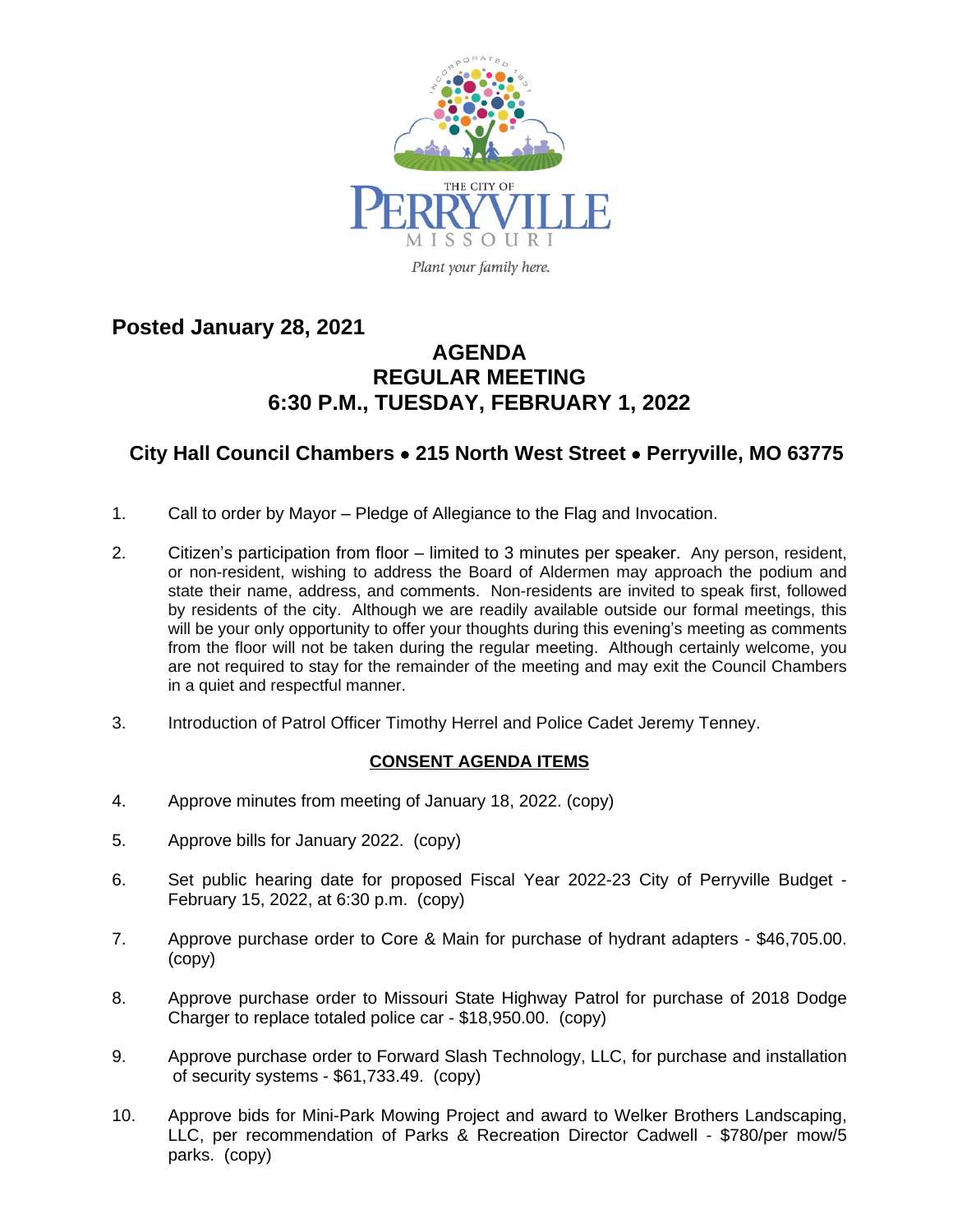- 11. Approve plans and specifications for the Perryville Fire Station Utility Main Extensions and authorize staff to advertise for bids. (copy available at meeting)
- 12. Approve request from PHS Project Graduation Committee to hold a boot drive at stop lights around the Square on Friday and Saturday, April 8 and 9, 2022.
- 13. Approve request from Mary Jane Burgers & Brew and Warren Visual to hold the Annual Polar Beer 5K Run on Saturday, March 26, 2022. (copy)
- 14. Approve request from St. Vincent Education Foundation for use of trash truck. (copy)

## **END OF CONSENT AGENDA**

- 15. Discussion regarding Market Analysis and Retail Recruitment Services RFP. (copy)
- 16. Resolution 2022-01 Supporting efforts to name the new bridge connecting Perry County and Randolph County the "Don Welge Memorial Bridge."
- 17. Bill No. 6263 for No. Ordinance 6480 Entering into an Engagement Letter with Day Pitney, LLP, and Privileged and Confidential Common Interest and Joint Litigation Agreement relative to Natural Gas Pipeline Intervenor Group Legal Representation - second reading and final passage. (copy)
- 18. Bill No. 6264 for Ordinance No. 6481 Amending Title 17, Chapter 17.60.050(B), of the Code of Ordinances relative to Schedule of Minimum Parking Spaces Required - second reading and final passage. (copy)
- 19. Bill No. 6265 for Ordinance Entering into an agreement with Welker Brothers Landscaping, LLC, relative to Mowing Neighborhood Mini-Parks – first reading. (copy enclosed – may be read by title only)
- 20. Bill No. 6266 for Ordinance Entering into an agreement with Horner & Shifrin, Inc., relative to engineering services regarding Water Model Update and Evaluation – Phase 1 - first reading. (copy enclosed - may be read by title only)
- 21. Bill No. 6267 for Ordinance Accepting easement deed from Perry County Community Task Force - first reading. (copy enclosed - may be read by title only)
- 22. Bill No. 6268 for Ordinance Entering into agreements with artists relative to sculpture exhibition - first reading. (copy enclosed - may be read by title only)
- 23. Bill No. 6269 for Ordinance Amending Section 8.16.130(B) and adding Section 8.116.140 (D) to the Code of Ordinances relative to residential disposal of large solid waste - first reading. (copy enclosed - may be read by title only)
- 24. Bill No. 6270 for Ordinance Entering into an agreement with Garrett and Lillian Prevallet relative to real estate purchase and sale of property located at 119 North Jackson Street first reading. (copy enclosed - may be read by title only)
- 25. Bill No. 6271 for Ordinance Accepting Quit Claim Deed from Missouri Highways and Transportation Commission relative to purchase of property at Rand Avenue and Perryville Boulevard intersection - first reading. (copy enclosed - may be read by title only)